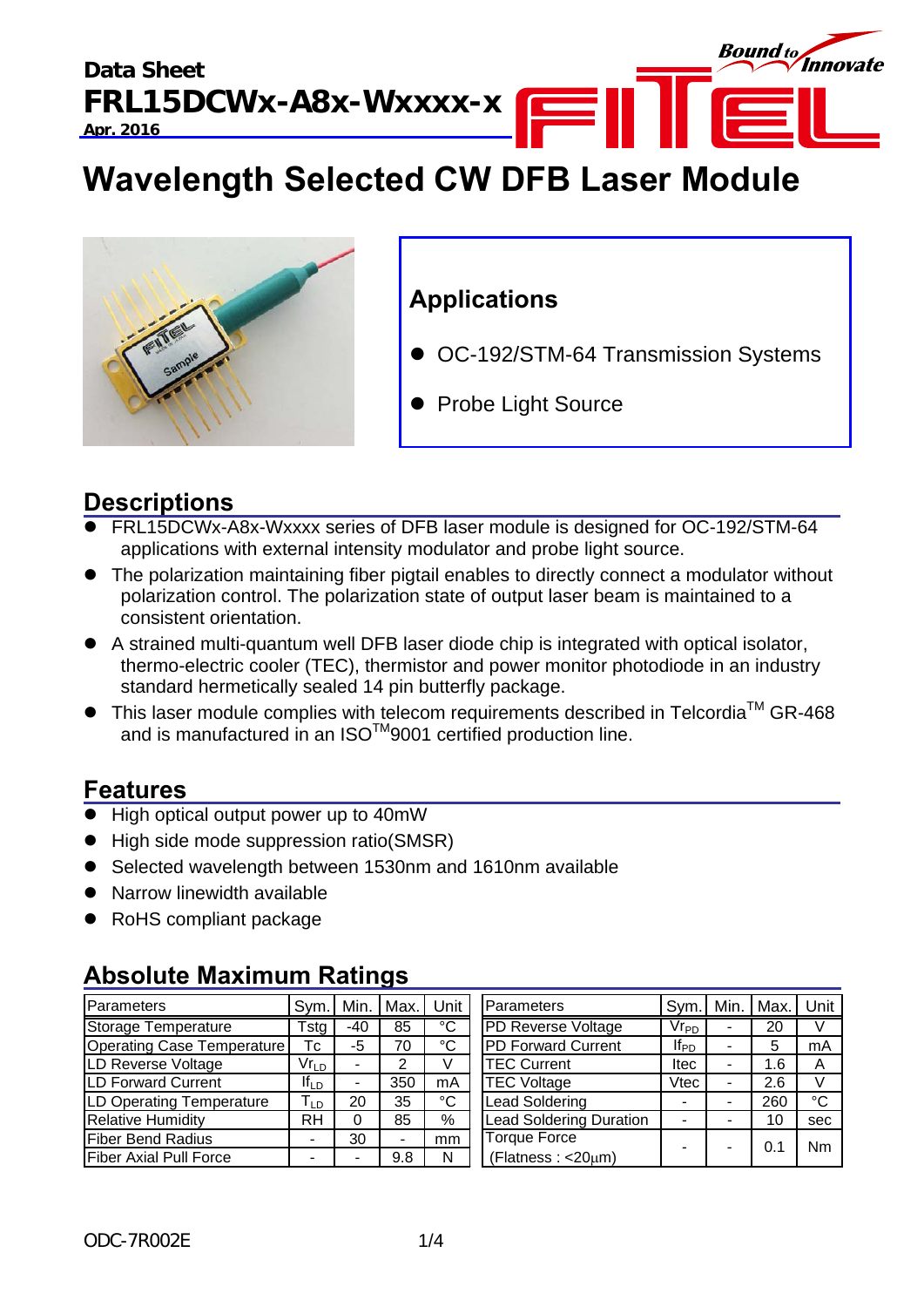## **Data Sheet FRL15DCWx-A8x-Wxxxx-x Apr. 2016**



## **Specifications** (Tc=25°C, BOL<sup>\*1</sup> unless otherwise specified)

| Parameters                                                                 | Symbol                   | Min.                     | Typ.           | Max.                                        | Unit                    | Conditions                                                                     |
|----------------------------------------------------------------------------|--------------------------|--------------------------|----------------|---------------------------------------------|-------------------------|--------------------------------------------------------------------------------|
| <b>Optical Output Power</b><br>FRL15DCWA<br>FRL15DCWB<br>FRL15DCWD         | Pf                       | 10<br>20<br>40           |                |                                             | mW                      | <b>CW</b>                                                                      |
| <b>LD Forward Current</b><br>FRL15DCWA<br>FRL15DCWB<br>FRL15DCWD           | lf                       |                          |                | 80<br>150<br>300                            | mA                      | Rated power, CW                                                                |
| D Operating Temperature                                                    | $T_{LD}$                 |                          | 25             |                                             | $^{\circ}C$             | Rated power, CW                                                                |
| LD Forward Voltage<br>FRL15DCWA, B<br>FRL15DCWD                            | Vf                       |                          |                | 1.8<br>2.5                                  | V                       | Rated power, CW                                                                |
| Threshold Current                                                          | $I_{th}$                 |                          | 15             | 40                                          | mA                      |                                                                                |
| Wavelength                                                                 | λ                        | 1530                     |                | 1610                                        | nm                      | Rated power, CW                                                                |
| Wavelength tolerance                                                       | Δλ                       | $\lambda$ -3             | λ              | $\lambda + 3$                               | nm                      | Rated power, CW                                                                |
| Linewidth (-3dB fullwidth)<br>Standard<br>Option A<br>Option B<br>Option C | $\Delta v$               |                          |                | 10<br>$\overline{5}$<br>$\overline{2}$<br>1 | MHz                     | Rated Power, CW<br>Option C is available only<br>for FRL15DCWD.                |
| Side Mode Suppression<br>Ratio                                             | <b>SMSR</b>              | 35                       | 45             |                                             | dB                      | Rated power, CW                                                                |
| Optical Isolation                                                          | <b>Iso</b>               | 30                       | $\mathbf{r}$   | $\blacksquare$                              | dB                      |                                                                                |
| <b>Relative Intensity Noise</b><br>FRL15DCWA<br>FRL15DCWB<br>FRL15DCWD     | <b>RIN</b>               |                          |                | $-133$<br>$-138$<br>$-140$                  |                         | Rated power, CW<br>dB/Hz $OpRL< -25dB*2$<br>100MHz <f<10ghz< td=""></f<10ghz<> |
| <b>Monitor Current</b><br>FRL15DCWA<br>FRL15DCWB<br>FRL15DCWD              | Im                       | 0.05<br>0.1<br>0.15      |                | $\mathbf 1$<br>$\overline{2}$<br>3          | mA                      | Rated power, CW<br>$V$ r <sub>PD</sub> =5V                                     |
| Monitor Dark Current                                                       | Id                       |                          |                | 100                                         | nA                      | $V$ r <sub>PD</sub> =5 $V$                                                     |
| <b>Tracking Error</b>                                                      | $\overline{\mathsf{TE}}$ | $-0.5$                   |                | 0.5                                         | dB                      | Im=constant, Tc=-5 to 70°C                                                     |
| <b>TEC Current</b>                                                         | <b>Itec</b>              | $\overline{a}$           | $\blacksquare$ | 1.2                                         | A                       | Tc=70°C, Rated power, CW                                                       |
| <b>TEC Voltage</b>                                                         | Vtec                     | $\blacksquare$           |                | 2.4                                         | $\overline{\mathsf{V}}$ | Tc=70°C, Rated power, CW                                                       |
| Thermistor B constant                                                      | B                        | $\overline{\phantom{0}}$ | 3900           |                                             | K                       |                                                                                |
| <b>Thermistor Resistance</b>                                               | $\mathsf{R}$             | 9.5                      | ä,             | 10.5                                        | $k\Omega$               | $\mathsf{T}_{\textsf{LD}}$ =25°C                                               |
| Polarization Extinction<br>Ratio                                           | Er                       | 20                       |                |                                             | dB                      | Rated power, CW                                                                |

 $\overline{r}$ 

**Bound to** Innovate

\*<sup>1</sup> BOL : Beginning of Life

 $*^2O_{pRL}$ : Optical Return Loss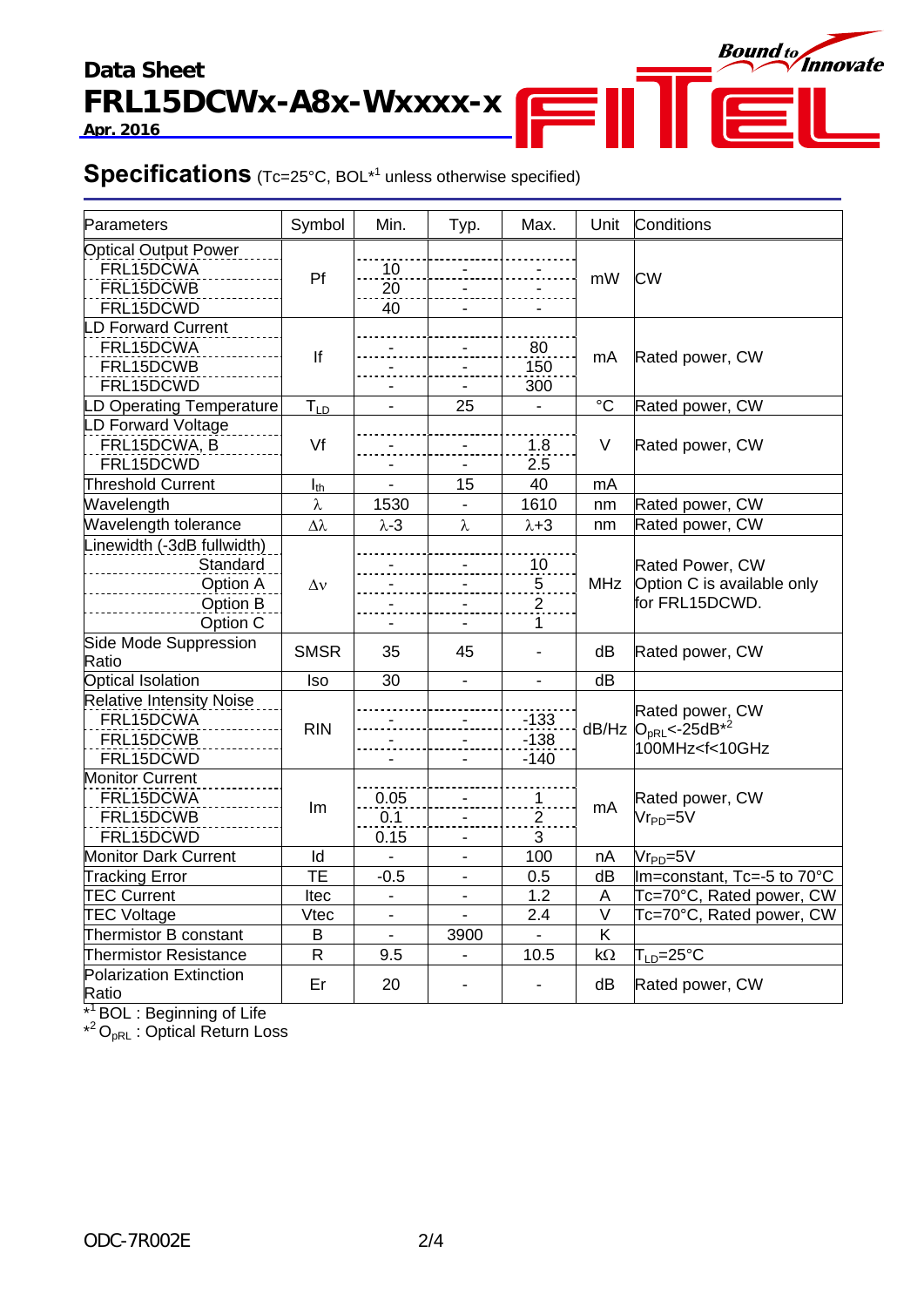**Data Sheet FRL15DCWx-A8x-Wxxxx-x Apr. 2016** 



# **Dimensions and Pin Assignments**



## LD Anode Ground



| PIN No. | Function           | PIN No. | Function                          |
|---------|--------------------|---------|-----------------------------------|
| 1       | Thermistor         | 8       | Case Ground                       |
| 2       | Thermistor         | 9       | Case Ground                       |
| 3       | LD Cathode(-)      | 10      | No Connect                        |
| 4       | Monitor Anode(-)   | 11      | $LD$ Anode $(+)$ ,<br>Case Ground |
| 5       | Monitor Cathode(+) | 12      | LD Cathode(RF)                    |
| 6       | $TEC(+)$           | 13      | $LD$ Anode $(+)$ ,<br>Case Ground |
|         | $TEC(-)$           | 14      | No Connect                        |

## LD Anode Float



| PIN No. | Function           | PIN No. | Function         |
|---------|--------------------|---------|------------------|
| 1       | Thermistor         | 8       | Case Ground      |
| 2       | Thermistor         | 9       | Case Ground      |
| 3       | LD Cathode(-)      | 10      | No Connect       |
| 4       | Monitor Anode(-)   | 11      | $LD$ Anode $(+)$ |
| 5       | Monitor Cathode(+) | 12      | LD Cathode(RF)   |
| 6       | $TEC(+)$           | 13      | $LD$ Anode $(+)$ |
| 7       | $TEC(-)$           | 14      | No Connect       |